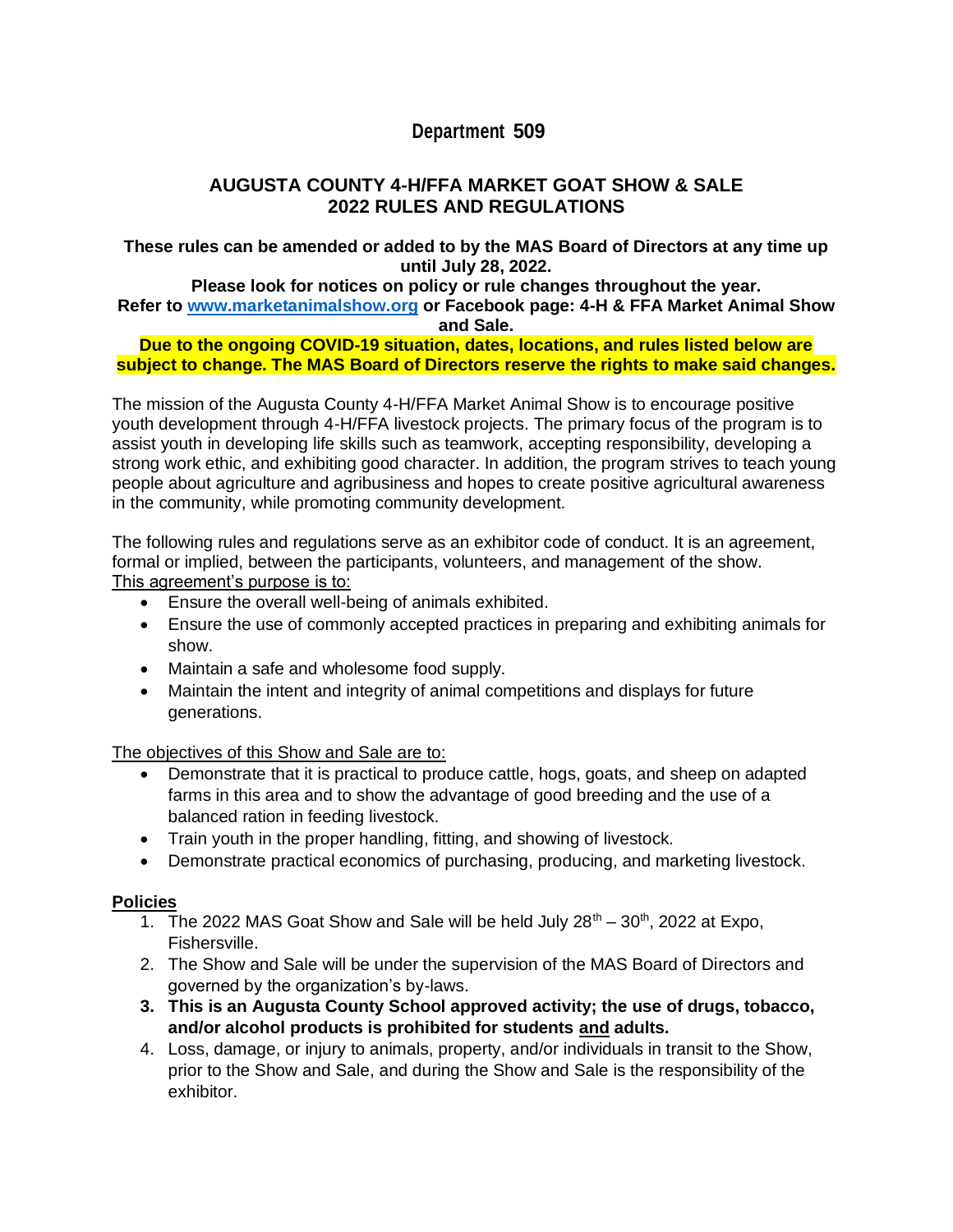- 5. Dogs are not allowed in the show area, show ring, sale ring, or area where animals are housed from Thursday through Saturday, July  $28^{th} - 30^{th}$ , 2022.
- 6. Trailers must be parked at designated locations once you have unloaded livestock. Assistance will be provided for transporting supplies back to your penning area.
- 7. An "entry" fee will be deducted from exhibitor's checks. Fees will be: \$15 per steer/heifer; \$10 per lamb; \$10 per hog, and \$10 per goat (max of 2 fees per species). Carcass Contest fees will be deducted from the exhibitor's check. Carcass Contest rates will be determined prior to the show.
- 8. All entry fees will be deducted from the exhibitor's check following the sale.
- 9. The Market Goat Show weigh-in on July 28<sup>th</sup> will be from 4:00 p.m. until 6:00 p.m. for goats.
- 10. Exhibitors should make appropriate arrangements with their respective schools to get excused absences for days/assignments missed for MAS.

## **General Rules**

- 1. Direct criticism or interference with the judge, graders/weigh-in personnel, show management, other exhibitors, or show officials before, during, or after the Show and Sale is prohibited. Violators will be removed from the show grounds immediately.
- 2. GRADER'S WORD IS FINAL.
- 3. SCALE WEIGHTS ARE FINAL.
- 4. Livestock shall be placed in pens designated by the Show Committee and may not be stalled in any other pen, unless approval by the MAS Barn Chairs is given. Expo facilities must not be altered or moved. **All livestock must be housed in designated pens in the barn unless being fitted or at nightly tie out.**
- 5. Checks will be mailed from the MAS Treasurer or designee within 30 days of the sale. Checks will NOT be available for pick-up in person. The mailing address on entry cards must be correct to receive your check promptly. Premiums can be picked up after the banquet for 30 days in the Extension Office.
- 6. All protests must be in writing and must clearly state the complaint. All protests must be accompanied by a fee of \$50.00 which shall be forfeited to the Show in case protest is not sustained, and must be delivered to the MAS Board of Directors at the time of the offense.
- 7. The judge, officials, ring-men and/or members of the MAS Board of Directors may dismiss exhibitors from the show ring or prohibit exhibitors from showing unruly and/or unsafe animals.
- 8. Any exhibitor or his representative or agent who violates any of these rules and regulations of the Augusta County 4-H/FFA Market Animal Show, may be required to forfeit all privileges and premiums and may be barred from future participation at the discretion of the MAS Board of Directors.
- 9. Unbecoming conduct by Augusta County 4-H or FFA members or adults may be reviewed by the MAS Board of Directors and appropriate action taken.
- 10. The Show and Sale is open to 4-H and FFA members in Augusta County, ages 9-19 as of September 30<sup>th</sup>, 2022.
	- A. Exhibitors are NOT eligible to show after September  $30<sup>th</sup>$  of the year they graduate from high school (or equivalent from home-schooled youth) regardless of their age or membership status.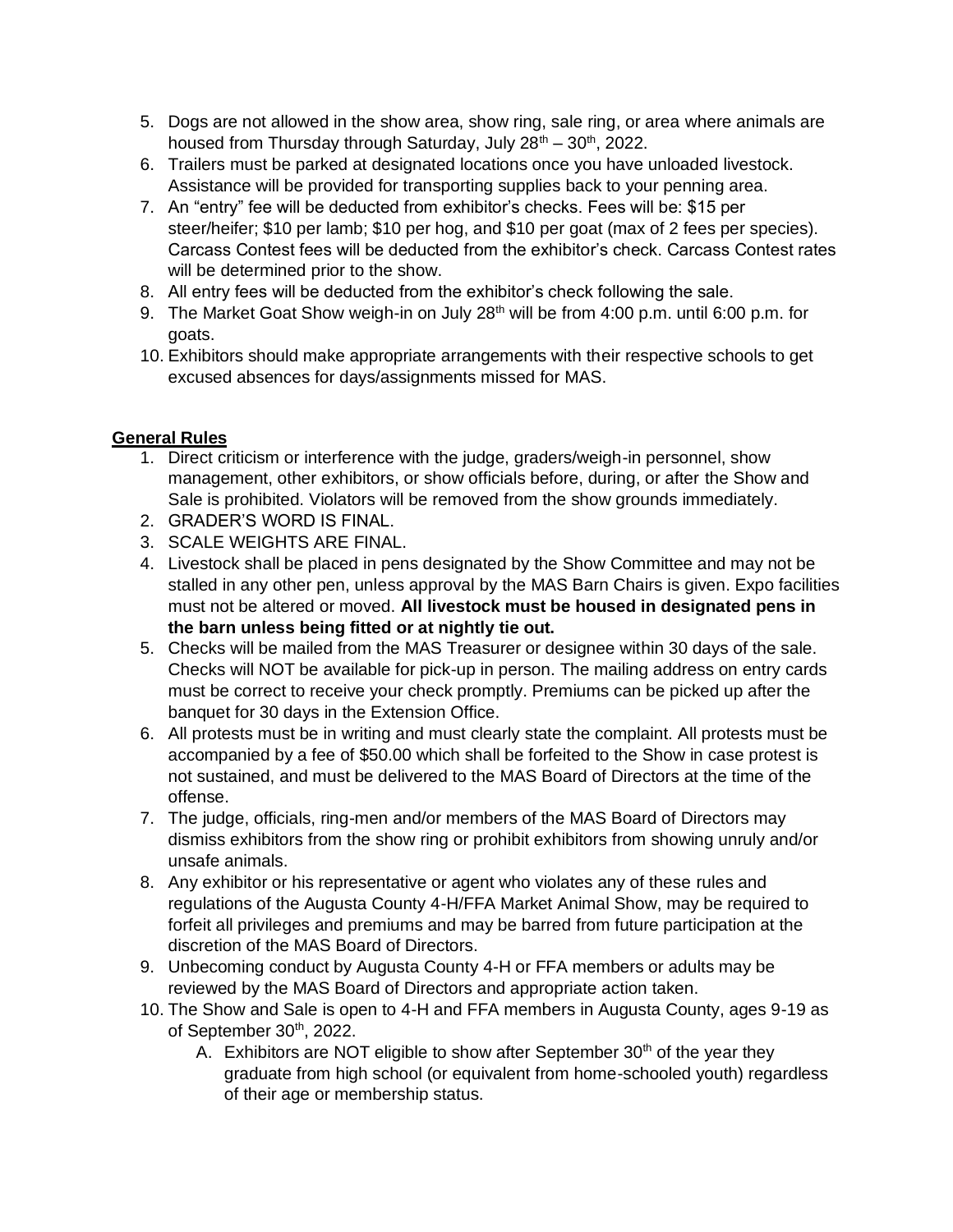- B. 4-H members must be actively enrolled in 4-H Online, under Augusta County, by their species nomination date. 4-H members must complete a minimum of 6 educational hours and be in good standing with their 4-H Club.
- C. FFA members are required to meet Virginia FFA membership requirements, participate in 6 educational hours, and be in good standing with their FFA Chapter.
- D. MAS exhibitors are expected to assist with set-up for the MAS Show and Sale and/or clean up the day following the Sale.
- 11. Exhibitors must show their own animals individually in all classes including showmanship. If he or she has more than one entry per class, it must be shown by another qualified 4-H or FFA member who is registered to show. Emergency/Special situations must be presented to and decided on by the MAS Board of Directors.
- 12. Proper attire for the Show and Sale is required. A clean, collared shirt (tucked in) and long pants are considered proper attire. No hats should be worn in the show or sale ring. County school dress code policies will be in affect during the Show and Sale.
- 13. Exhibitors are responsible for being on time for all classes and sale order. Show and Sale order will be posted.
	- A. A one (1) minute gate call will be given for classes during the show.
	- B. Exhibitors not in the ring when the gate closes will not show.
	- C. Exhibitors who miss their place in the line-up for the sale will be moved to the end of the species.
	- D. Board of Director members and volunteers will be available to help as needed, including penning hogs and getting those present in order.
- 14. Showmanship will be offered to all exhibitors according to age in the following categories: Junior (ages 9-11), Intermediate (ages 12-13), and Senior (ages 14-19). Age is determined as of September 30, 2022.
- 15. All animals in showmanship must be shown clean and dry with no adhesives, glues or paints.
- 16. Only one re-weigh per animal will be allowed. All re-weighs must take place immediately. Animals may not leave the scale area and return later for re-weigh. All animals must be dry when weighed. All blankets must be removed including the spandex types. All ear tags must be clean and legible at time of weigh-in.
- 17. Any animal not meeting the weight and/or grade requirements will not be eligible to be shown or sold. **Any ineligible animal must leave the premises following the close of weigh-in.**
- 18. All male animals must be castrated by species nomination.
- 19. General Livestock Health Guidelines:
	- A. All animals exhibited and sold in the Market Animal Show must not receive any treatment with drugs, biologics, or growth stimulants within the withdrawal time period prior to check in. Withdrawal times for drugs and biologics are all stated on the directions for use. Label directions must be followed at all times. The act of entering an animal in this show gives consent by the owner to have specimens of urine, saliva, blood or other samples from the animals or carcass taken, to be used for testing. All animals entered into competition shall be subject to testing for foreign substances that exceed acceptable levels established by the FDA, FSIS, USDA and/or EPA. (It is a Federal offense to violate this rule).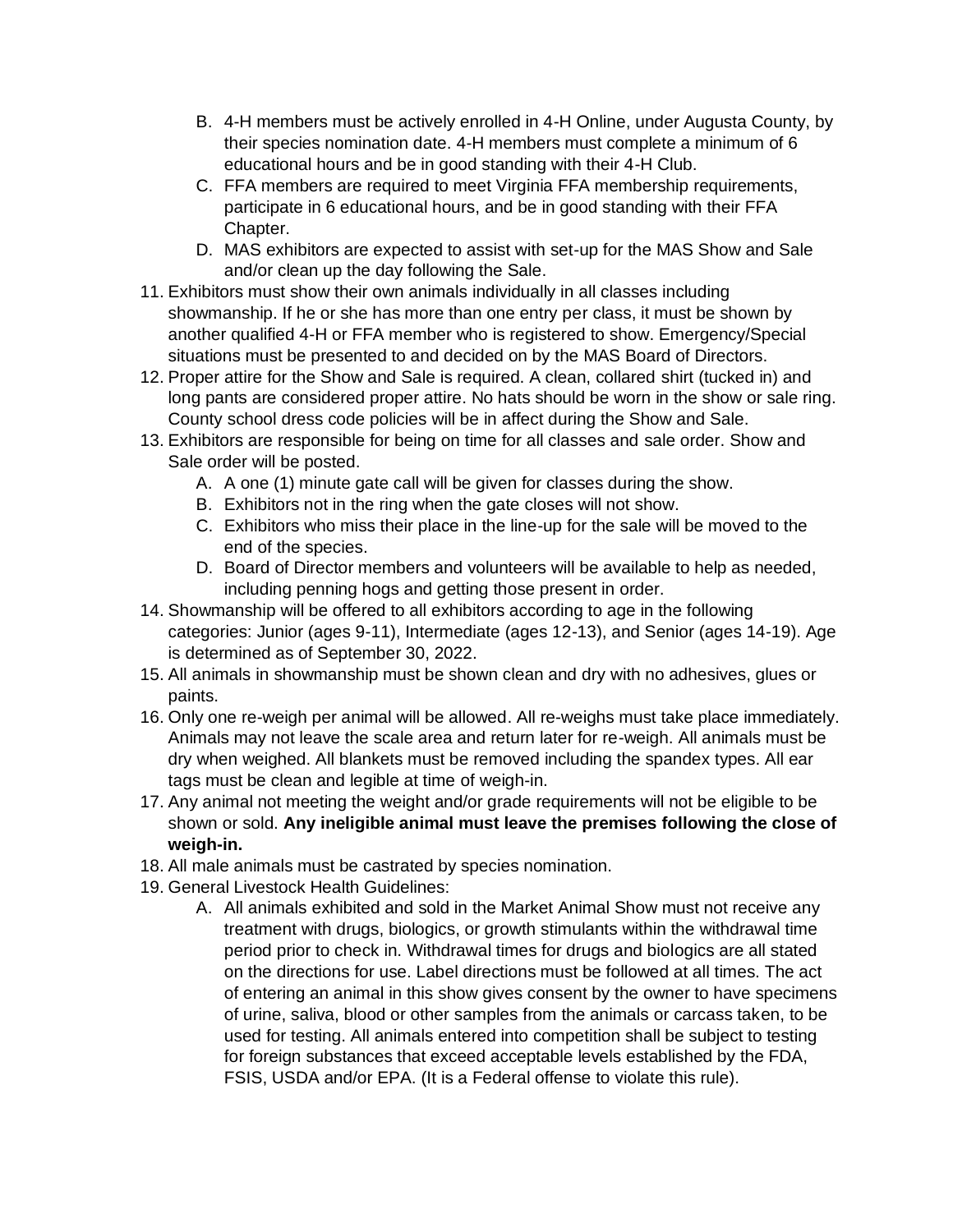- B. Treating an animal, internally or externally, with an irritant or counter-irritant or other substance to artificially change its conformation, appearance, and/or behavior for the show is unacceptable. There will be no filling by means of a stomach pump or drench. The use of inhumane/abusive fitting, showing and/or handling practices will not be tolerated. Any animal found to be erroneously entered or artificially altered by changing the natural conformation or the color of the hair, wool or hide in any way, shall be evaluated by the MAS Board of Directors and any veterinarian or expert appointed.
- C. All livestock must be provided with adequate water and the opportunity to drink during the Show and following the Sale.
- D. Intentional misrepresentation of an animal in any way including age of the animal, ownership, prior show activity, or other misinformation provided by the exhibitor is prohibited.
- E. Federal Law requires a Health Certificate (Certificate of Veterinary Inspection or CVI) for any livestock transported across state lines. Some animals sold at the Market Animal Sale are invariably exported from Virginia. While exhibitors are not required to obtain a health certificate (CVI) to enter the show and sale, all animals MUST meet health requirements such that a CVI could be issued if needed, to be eligible for the show and sale. Specifically, animals must not be manifesting signs of infectious, contagious, or communicable disease. Additionally, any animal that cannot rise from a recumbent position or cannot walk, including but not limited to, those with broken appendages, severed tendons or ligaments, nerve paralysis, fractured vertebral column or metabolic conditions will not be eligible to participate in the show or sale.
- 20. All exhibitors, parents and other helpers must be off the fairgrounds by 10:00 p.m. every night, unless extended by the Market Animal Show Board of Directors. No overnight camping allowed. The fairgrounds will re-open at 6:00 a.m. each morning on Thursday, Friday, and Saturday.
- 21. In the event of an injury or illness of an animal while at the show, the Board of Directors reserves the right to make any necessary decision, with the consultation of a licensed veterinarian, including but not limited to not allowing the animal to be shown or sold on the floor. The well-being of the animal will be the top priority in any situation.
- 22. Animals will only be sold one time and will be to the benefit of the exhibitor only.
- 23. All exhibitors are eligible to nominate 3 animals per species or 2 animals + 1 family alternate. For family alternates: 1 animal per species per immediate family can be nominated. To utilize the family animal, you must first have an animal nominate in that species.
- 24. Exhibitors may bring 3 animals per species to final weigh-in; however, the first and second animals to make weight and grade will be shown and sold.

### **Goat Rules – MAS at the Augusta County Fair – \*\*\* See Fair Catalog for forms and entry guidelines\*\*\***

- 1. To be eligible for the Augusta County Fair MAS Goat Show and Sale, all goats must be tagged at the nomination day on June 4<sup>th</sup>, 2022 at the Augusta County Government Center; 8:00 a.m. – 9:30 a.m.
- 2. Wether goats must be castrated by initial nominations. No bucks.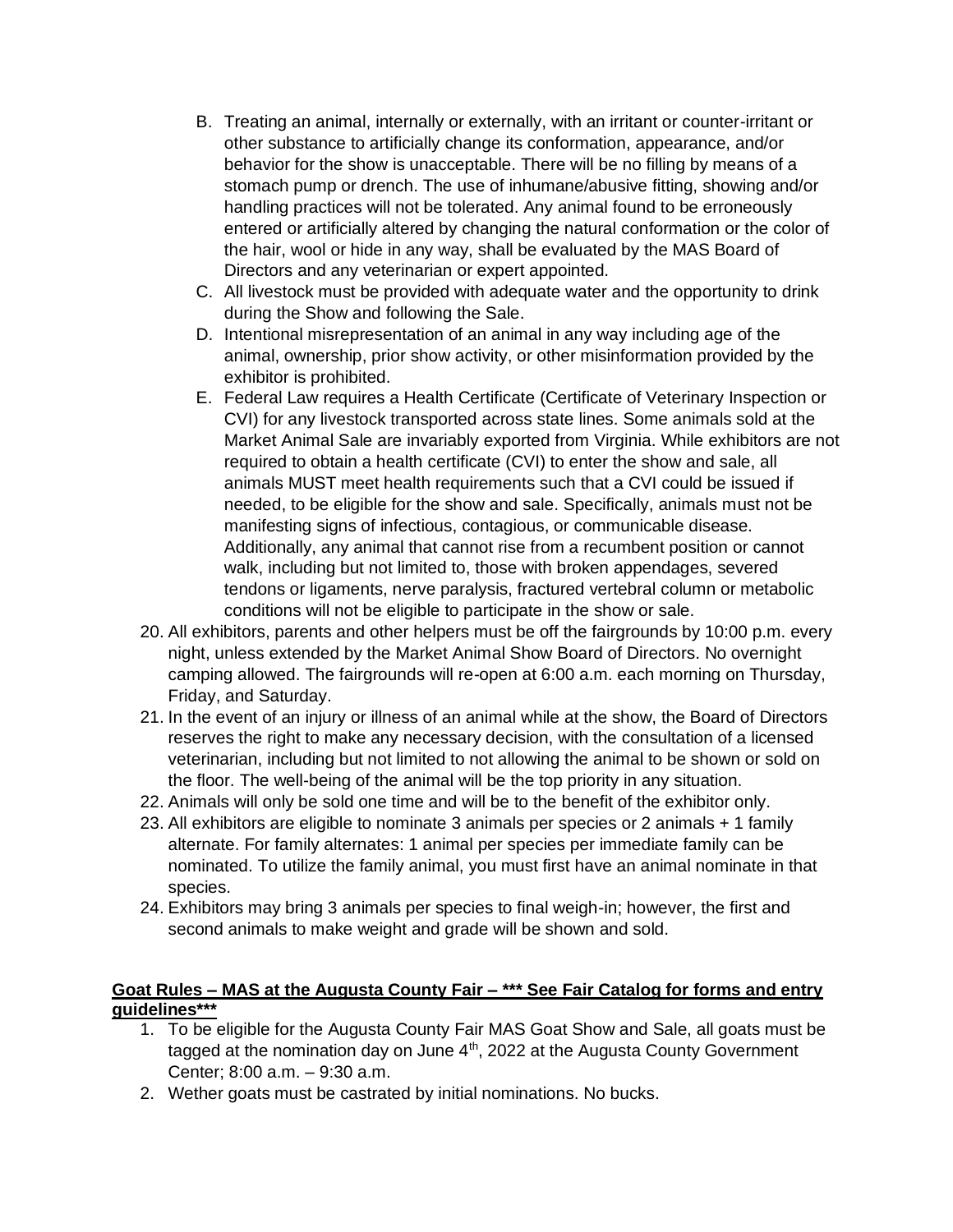- 3. Market goats entering the competition must be born after August  $1<sup>st</sup>$ , 2021.
- 4. All goats must have a scrapie tag.
- **5. Market goats must weigh between 60-120 pounds. All goats will be graded by the state grader on a three-point scale. Animals graded as #3 will not be eligible for Show or Sale.**

# **Sale – July 30th, 2022 – Expo, Fishersville**

- 1. All animals that are weighed in and shown will be sold, providing they meet requirements. Sale of animals will be conducted in accordance with MAS Board of Directors or designee procedures. Once an animal is sold, it becomes the property of the MAS Board of Directors or designee until payment in full is received. **NO animals may be purchased off the floor.**
- 2. The destination of each animal must be clearly determined before the animal leaves the sale ring and no changes will be made. Destinations include: Floor, Processing Facility, or Home.
- 3. All buyers (or those transporting animals for buyers) must have their animals checked off by the designated MAS Board of Director member at the loading areas to ensure that all animals are accounted for and go to the correct destination.
- **4.** Exhibitors wishing to maintain ownership of their animals must purchase them in their name during the sale and designate as "home". **Exhibitors are not to approach buyers and have them change the destination after the animal has been sold.**

### **Awards and Record Books**

Record books are required for all exhibitors for all species. Exhibitors must complete one record book that contains all three Spring species (Market Beef, Lambs, & Hogs) exhibited at the May MAS Show and Sale. Goat exhibitors must complete a separate record book for Market Goats exhibited at the MAS Goat Show and Sale in August. Record books must be turned in to the Extension Office by the date printed on the cover of the Record books to be eligible for awards/premiums. Consult the directions in the record book for details and instructions. Premium amounts can be found in the show book and on the website and Facebook page. **Failure to turn in a completed record book by the due date listed on the front will result in forfeiture of premiums for that species.** A completed record book is defined as one that scores at least 50% based on the scoring rubric in the back of the record books. Record books must be turned in, COMPLETE AND ON TIME, for the exhibitor to be considered for any premiums. Record books turned in by email must be in Word or PDF format. The top five record books in each age division will be awarded monetary awards in the following amounts:  $1<sup>st</sup>$  place - $$200; 2<sup>nd</sup>$  place - \$150; 3<sup>rd</sup> place - \$100; 4<sup>th</sup> place - \$75; 5<sup>th</sup> place - \$50.

Record Book Due Dates: Market Cattle, Lamb, Hog  $-$  Due Monday, May 23 $rd$ , 2022 Goat – Due Monday, August  $15<sup>th</sup>$ , 2022

#### **Banquet**

Banquet Date: August 27<sup>th</sup>, 2022. Tickets will be sold during the May and August Shows and Sale only. Tickets will be sold at or near the show ring and not at the Extension Office. Ticket sale times are subject to change and will be posted/announced during the